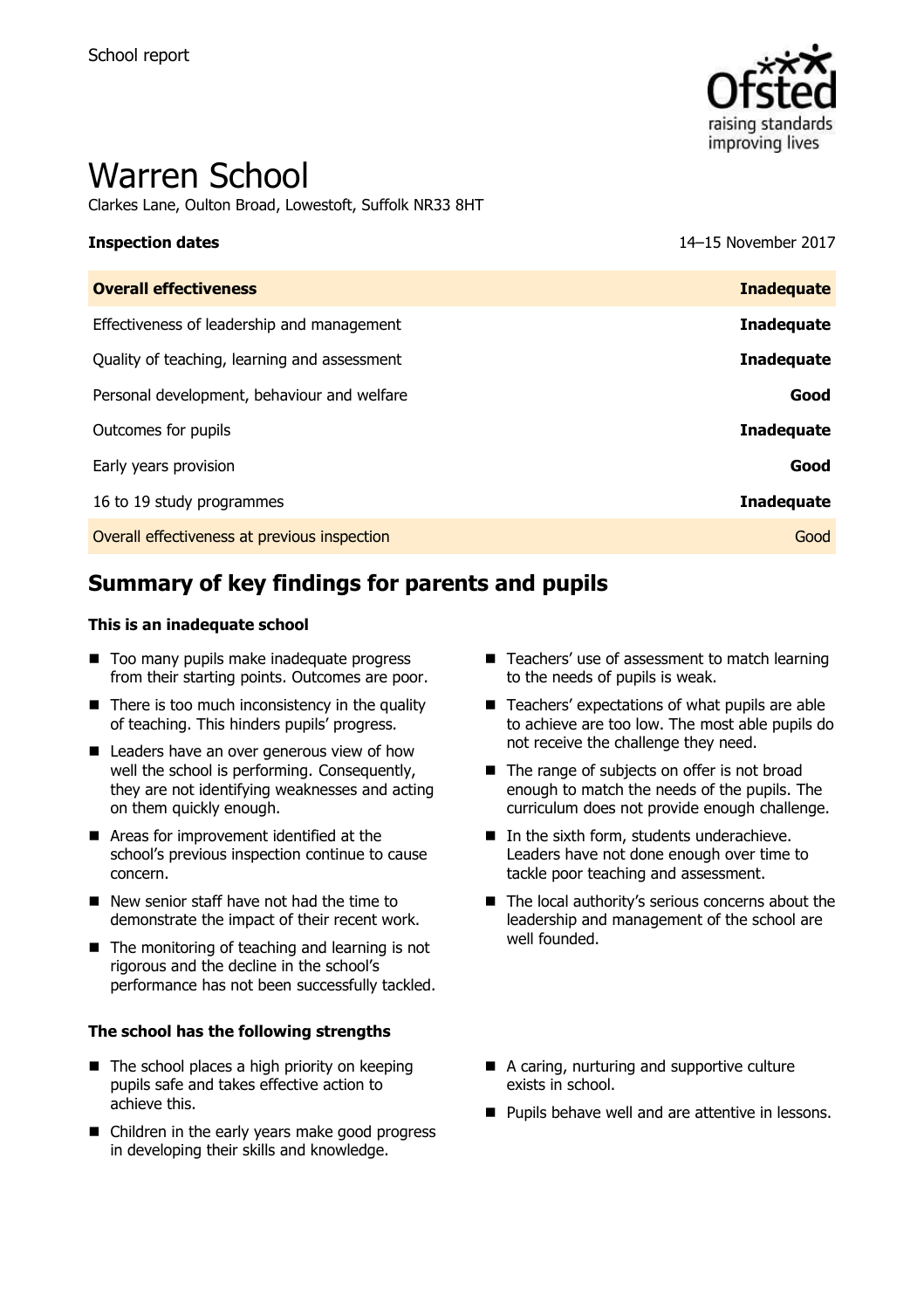

# **Full report**

In accordance with section 44(1) of the Education Act 2005, Her Majesty's Chief Inspector is of the opinion that this school requires special measures because it is failing to give its pupils an acceptable standard of education and the persons responsible for leading, managing or governing the school are not demonstrating the capacity to secure the necessary improvement in the school.

### **What does the school need to do to improve further?**

- Urgently improve the quality of leadership and management by ensuring that:
	- all leaders have an accurate view of the school's strengths and weaknesses and use this information to evaluate the school's performance and to promote **improvements**
	- leaders make frequent, rigorous checks on the quality of teaching and pupils' progress, and take prompt action to bring about improvement
	- accurate assessment information is collected and used to check that pupils are on track to make better progress
	- leaders' monitoring focuses on the impact of teaching on pupils' learning
	- staff receive training and support to help pupils reach their full potential.
- Improve the quality of teaching, learning and assessment quickly by ensuring that teachers:
	- use appropriate schemes of work in all key stages to plan learning activities that meet the needs of the pupils
	- have high expectations of what all groups of pupils can achieve, particularly the most able
	- use assessment information so that all groups of pupils are appropriately challenged by their work.
- Ensure that the very recent developments in the sixth form are sustained and improved on, so that all students make at least good progress and are well prepared for their next steps of education, employment or social care-funded provision.

The school should not appoint newly qualified teachers.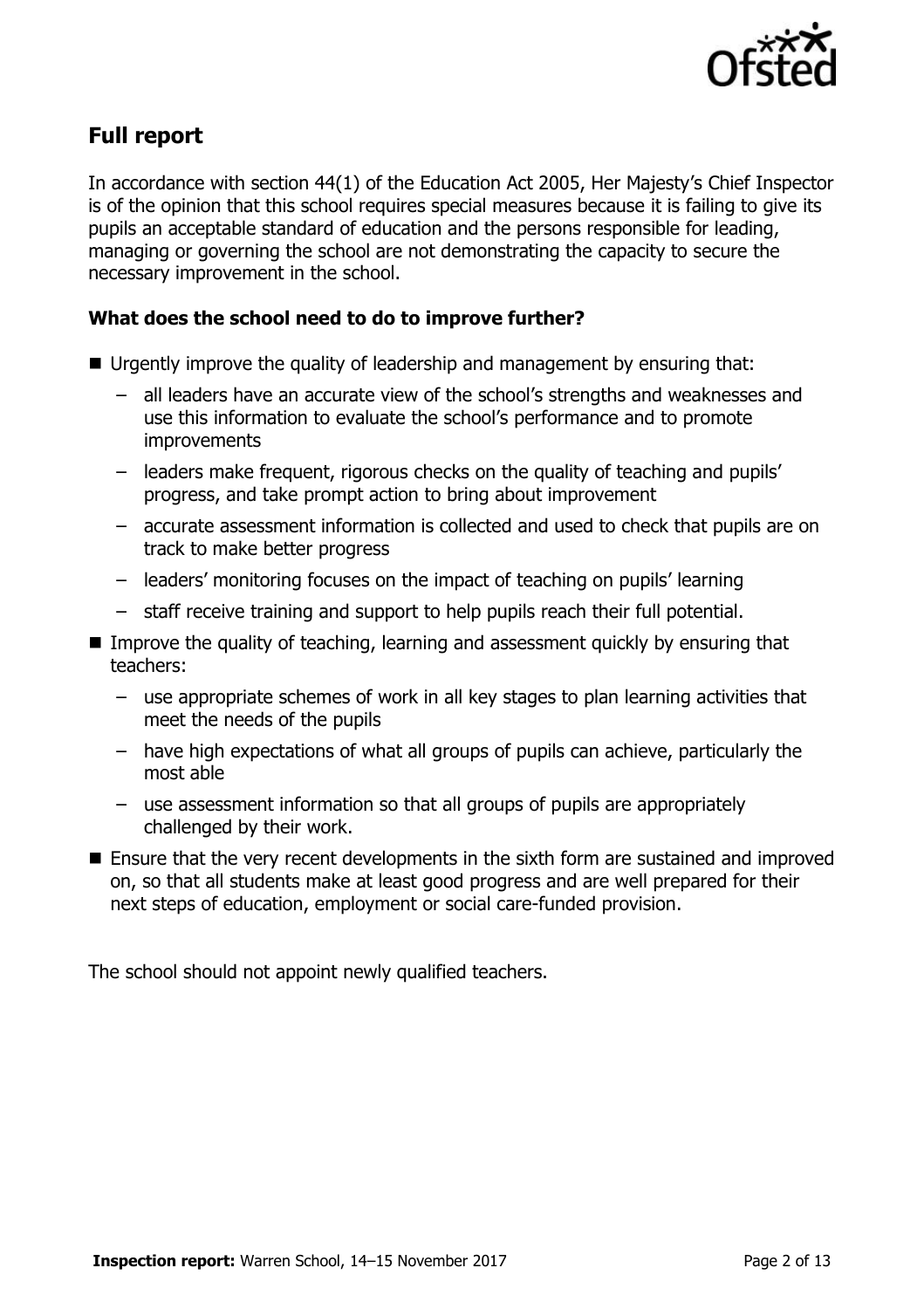

# **Inspection judgements**

#### **Effectiveness of leadership and management Inadequate**

- The local authority issued the school with a warning notice in May 2017 stating: 'There has been a serious breakdown in the way the school is managed or governed which is prejudicing, or likely to prejudice, standards of performance.'
- $\blacksquare$  The local authority has kept a careful watch on the school, taking action to intervene formally when matters began to deteriorate. The support provided has helped the school to operate safely on a daily basis.
- The capacity for improvement is limited. Leaders have not made the required improvements over a long period of time. Leaders are not demonstrating the capacity to ensure an acceptable standard of education across all of the key stages. It is too early to see any impact of the recent work on pupils' achievement.
- Leaders' evaluation of the school's performance is overgenerous and does not reflect where the school currently is. This hinders leaders' sense of urgency about how quickly the school must improve.
- Leaders have been too slow to improve pupils' outcomes, particularly in the sixth form. They have introduced a system for tracking pupils' progress but have failed to verify that teachers' assessments are accurate across all of the key stages.
- Until recently, leaders have not checked pupils' learning with sufficient rigour to gain a clear understanding of pupils' progress and the quality of teaching.
- The school's assessment information is not used well by leaders to overcome weaknesses in pupils' learning and to decide on plans for improvement. Leaders have recognised the need to develop this, but plans are at an early stage.
- $\blacksquare$  In the past, leaders did not use the performance management of staff well enough to improve provision and raise standards. Leaders have recently established a more formal system of performance management to promote effective practice.
- Children's good progress in the early years is not built on in subsequent key stages; performance declines the longer pupils are at the school.
- Leaders have failed to identify that different groups of pupils do not make enough progress.
- The range of subjects in the sixth form has been too limited and not well matched to pupils' abilities, particularly those of the most able.
- Until recently, the wider curriculum did not challenge pupils to ensure that they learn successfully. Extra-curricular activities such as sporting events develop pupils' selfesteem and coordination skills.
- The headteacher is committed to moving the school forwards. She has endeavoured to build a leadership team with a shared vision of school improvement. This has been hampered until recently by staffing issues. She has gained the support of staff and the confidence of parents.
- The newly appointed assistant headteachers oversee key stages 2 and 3, and key stage 4 and the sixth form respectively. They have a good understanding of what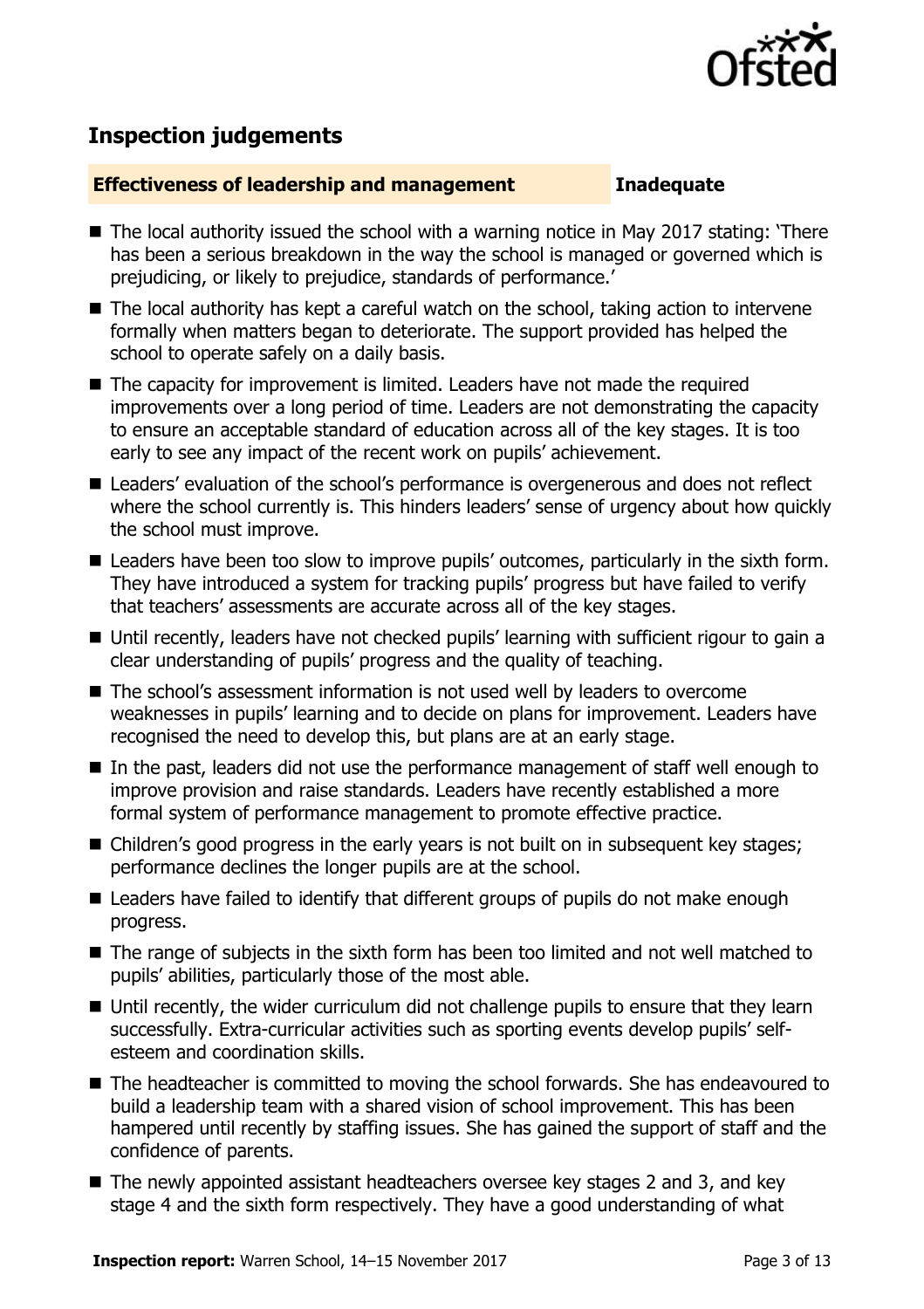

needs to improve and have developed well-judged plans to address these aspects of provision.

- The school has made effective use of the pupil premium funding to support educational visits. The Year 7 catch-up funding enhances the development of literacy and numeracy skills.
- Sports funding is used well to develop teachers' skills and to extend the range of physical activity on offer to pupils. A good range of playground equipment is available to pupils to encourage them to develop healthy lifestyles.
- Leaders have now begun to use wisely the funding for pupils who have special educational needs (SEN) and/or disabilities, providing individualised programmes to support learning. However, over time the use of this funding has not had the necessary impact on pupils' outcomes.
- The school's promotion of pupils' spiritual, moral, social and cultural development is strong. Leaders pay due regard to the promotion of British values. Pupils are typically polite and respectful to each other.
- Newly qualified teachers may not be appointed.

### **Governance of the school**

- $\blacksquare$  Previously, the governing body's monitoring of the work of the school was not sufficiently holding leaders to account or supporting the rapid improvement needed.
- As a result of local authority intervention, the governing body has been disbanded. An interim executive board (IEB) is now in place to provide governance. However, as members of the IEB only took up their new post in July 2017, they have not yet had the opportunity to demonstrate the impact of their work.
- The IEB has an accurate understanding of the school's performance. Minutes of meetings show that members of the IEB ask pertinent questions and are committed to bringing about the necessary change.
- The IEB provides effective challenge and support to school leaders and ensures that all statutory requirements, including those relating to safeguarding pupils, are met. The IEB is committed to improve the school in line with its principles and values.

### **Safeguarding**

- The arrangements for safeguarding are effective. Rapid action has been taken by leaders to overcome the ineffective aspects previously identified by the local authority.
- The school has an up-to-date safeguarding policy on its website, which refers to the latest statutory guidance. There is a strong culture of keeping pupils safe in the school.
- Appropriate checks are made on visitors and when recruiting adults to work with children. Records are kept meticulously and are stored securely. Detailed risk assessments are in place and are carefully monitored by leaders.
- Leaders ensure that safeguarding training for all staff is comprehensive and timely. Staff have a very clear understanding of what to do if they have a concern about the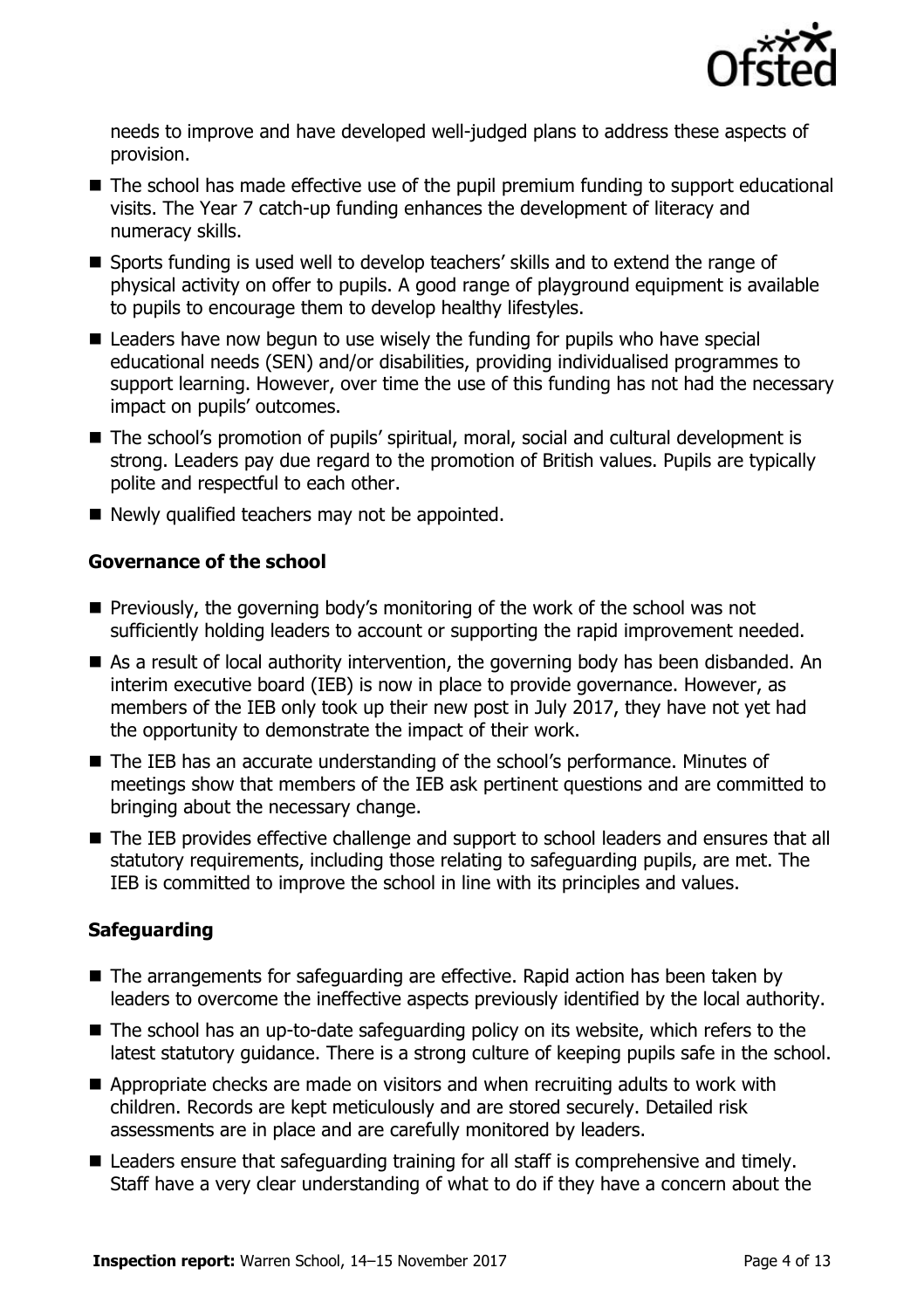

welfare of a pupil.

- Leaders collaborate well with other agencies to ensure that pupils are kept safe. Staff take steps to ensure that any concerns are addressed. There is a shared understanding of the need to protect pupils from potential risks.
- **Pupils are taught how to keep safe, including when using the internet and social media.** Pupils said that they feel safe, and parents agree.
- The school site is safe and secure. Staff have ensured that suitable measures are in place to supervise visitors when they are on the school premises.

### **Quality of teaching, learning and assessment Inadequate**

- The quality of teaching has deteriorated since the previous inspection.
- Weak teaching in the sixth form has prevented students from achieving high enough standards at the end of Year 14. There are far too many inconsistencies in the quality of teaching across the key stages, which hinder learning.
- Assessment information is not used well, and teachers' planning does not take sufficient account of what pupils already know. Consequently, tasks do not stretch pupils enough and the work is often too easy, especially for the most able pupils. This slows their progress.
- Activities in lessons often focus on the mechanical completion of tasks rather than on supporting the development of pupils' knowledge, understanding and skills. As a result, pupils do not achieve as well as they should.
- Teachers' questioning and quidance are not challenging enough to deepen pupils' knowledge and understanding. Consequently, pupils do not develop their thinking skills and make the progress of which they are capable.
- Teachers and teaching assistants develop positive relationships with the pupils, often working one to one to build social and communication skills effectively. Pupils are respectful, and listen well to their peers and adults.
- Learning is enhanced by a wide range of additional activities and trips. Swimming and music are among the many varied activities available to pupils.
- Resources are of good quality, adapted for pupils' specific needs. The classroom environment is tidy and conducive to learning, with stimulating displays. The use of new technologies is well developed and the school provides a suitable number of computers.
- There is a core of strong practice in teaching, learning and assessment in the early years. Teachers use their accurate assessments to provide children with highly effective learning activities. As a result, they are well prepared to start Year 1.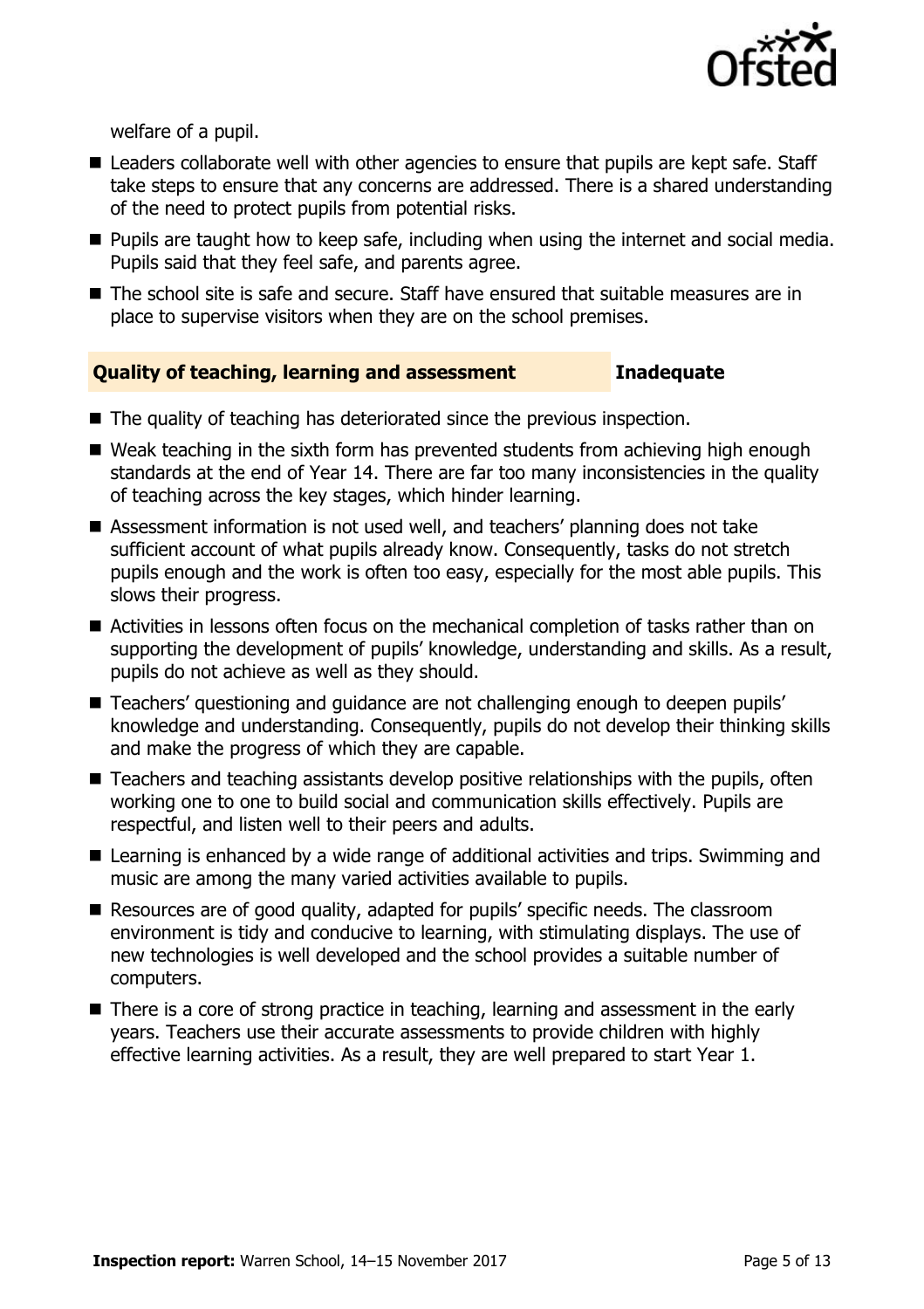

#### **Personal development, behaviour and welfare Good**

#### **Personal development and welfare**

- The school's work to promote pupils' personal development and welfare is good.
- The school's core values of 'respect', 'commitment' and 'everyone matters' are at the heart of all relationships and are frequently referred to by staff and pupils.
- The welfare of pupils and their personal development is of utmost importance to leaders. Leaders endorse a culture and ethos of open communication, in which pupils know that staff will listen to them and respect their views.
- **Pupils' personal needs are well supported from the moment they start the school. Staff** obtain a thorough understanding of the individual needs of each pupil, including their preferences and preferred means of learning.
- **Pupils who spoke to inspectors said they feel happy, supported and safe in the school.** Teachers deal with any concerns they may have. Pupils understand how to keep themselves safe in a range of situations, including when they use the computer.
- **Pupils have a voice in the school community. The school council listens to pupils'** concerns carefully. These concerns are taken seriously by the senior leadership team, and changes are made in response to pupils' requests.
- Staff liaise effectively with healthcare professionals to ensure that pupils' medical and physical needs are best met.

### **Behaviour**

- The behaviour of pupils is good.
- Staff have clear expectations of pupils' social behaviour. All pupils are expected to respond appropriately to staff instructions. Staff use an extensive range of strategies to ensure that pupils have the best opportunities to communicate. As a result, pupils participate well in their learning.
- E Lessons start punctually. They are calm, and pupils work in harmony together.
- Around the school, pupils are well mannered, friendly and courteous to each other and staff. Pupils are supervised well at all times in lessons and as they move around the school.
- **Pupils play happily and safely together on the playground under careful supervision.** Pupils are encouraged to participate by playing alongside others if they are not able to join in. They develop their social skills well when using the playground equipment, talking to their peers and adults. The school site is free from litter and graffiti.
- Bullying in school is very rare. Discrimination of any kind is not tolerated. The use of derogatory language in school is scarce. Pupils said that bullying is rare and parents agree.
- Pupils attend well. Those pupils who attend less frequently have a medical reason for this. Exclusion rates are low.
- Some of the pupils are dual registered and spend time in their local mainstream school.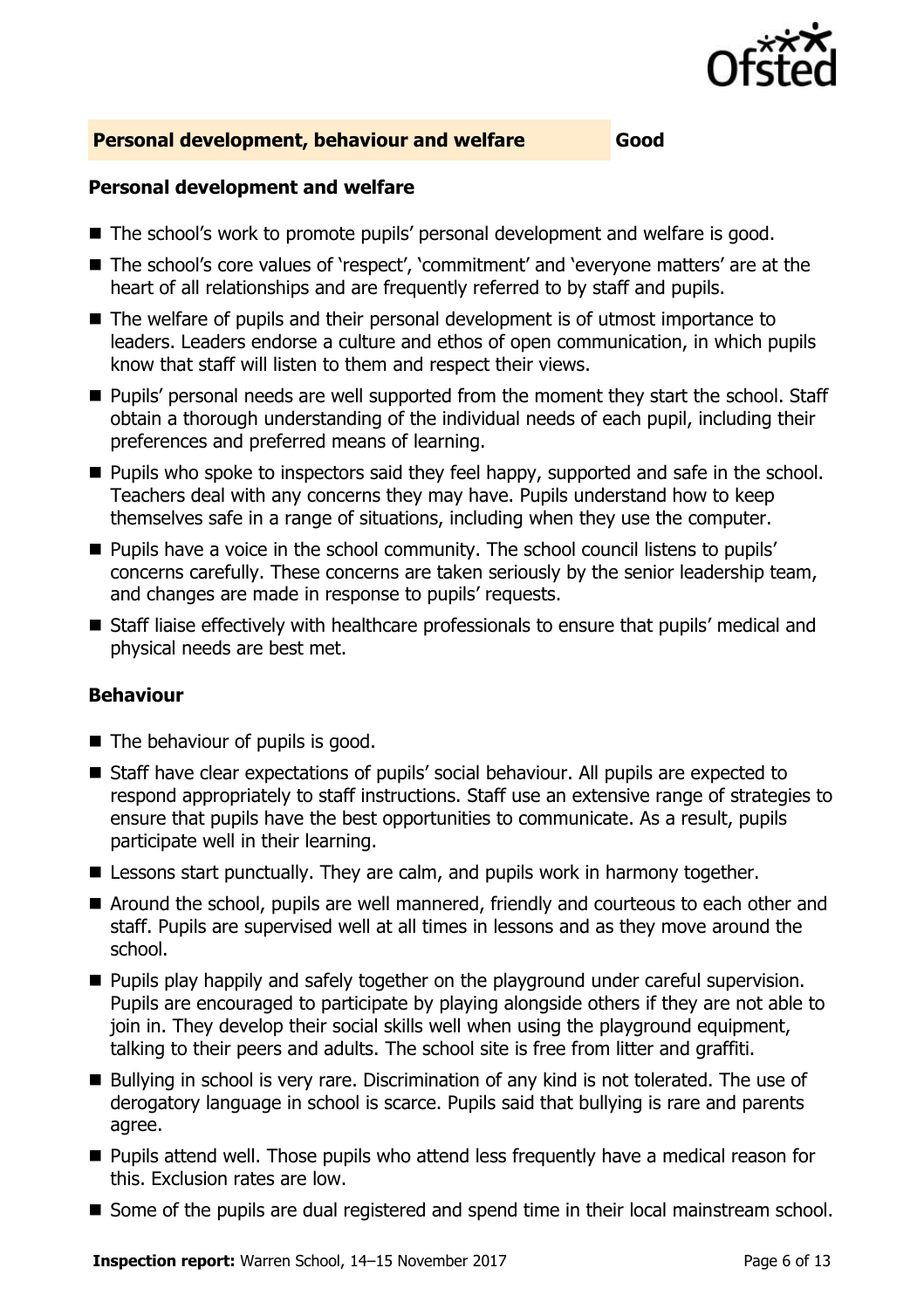

Attendance and progress are monitored closely.

#### **Outcomes for pupils Inadequate**

- Outcomes are inadequate as a result of the shortcomings in teaching, learning and assessment and the curriculum. Apart from in the early years, pupils do not make the progress of which they are capable across all of the key stages. They are not prepared well for the next stage of their education, training or employment.
- The most able pupils do not do as well as they should. Sufficiently challenging work for these pupils is rarely evident in lessons, so they do not get the opportunity to reach their potential. This occasionally leads to disengagement.
- The school's assessment systems have not demonstrated clear progress or helped leaders to identify the gaps in pupils' learning across all of the key stages. The school is developing new systems to halt the decline in pupils' progress, but it has taken too long for this to happen.
- Disadvantaged pupils do not achieve as well as they should. Work is not sufficiently well targeted to meet the needs of these pupils, and the pace of learning is too slow. The school's intervention strategies have not enabled pupils to make enough progress and develop the skills they need.
- The use of pupil premium funding in music therapy enhances pupils' communication, engagement and physical enhancement.
- The use of Year 7 catch-up funding is not making enough of a difference for pupils.
- The physical education (PE) and sport funding is spent effectively. Pupils have their skills and abilities appropriately developed.
- In 2017, key stage 4 pupils achieved bikeability level 2. Key stage 4 and key stage 5 pupils studied for life and living skills but achieved no qualification. One student in key stage 5 achieved bikeability level 1.
- **Pupils have not been prepared well enough for the next stage of their education. The** school recognises this and is taking decisive action, but this has come too late for too many pupils.

#### **Early years provision Good Good**

- The leader has a strong knowledge and understanding of the children in her care. Early years provision is well structured to meet children's needs and supports their introduction into school life well. Effective routines and carefully planned support ensure that children make good progress.
- Safeguarding procedures are highly effective. Children are kept safe in a calm, supportive environment with opportunities to play indoors and outside.
- Teaching is good. Staff get to know children guickly and develop positive relationships with them. These relationships support good communication and behaviour. Teachers and teaching assistants frequently use conversations and discussions to effectively promote the speech and language skills of children.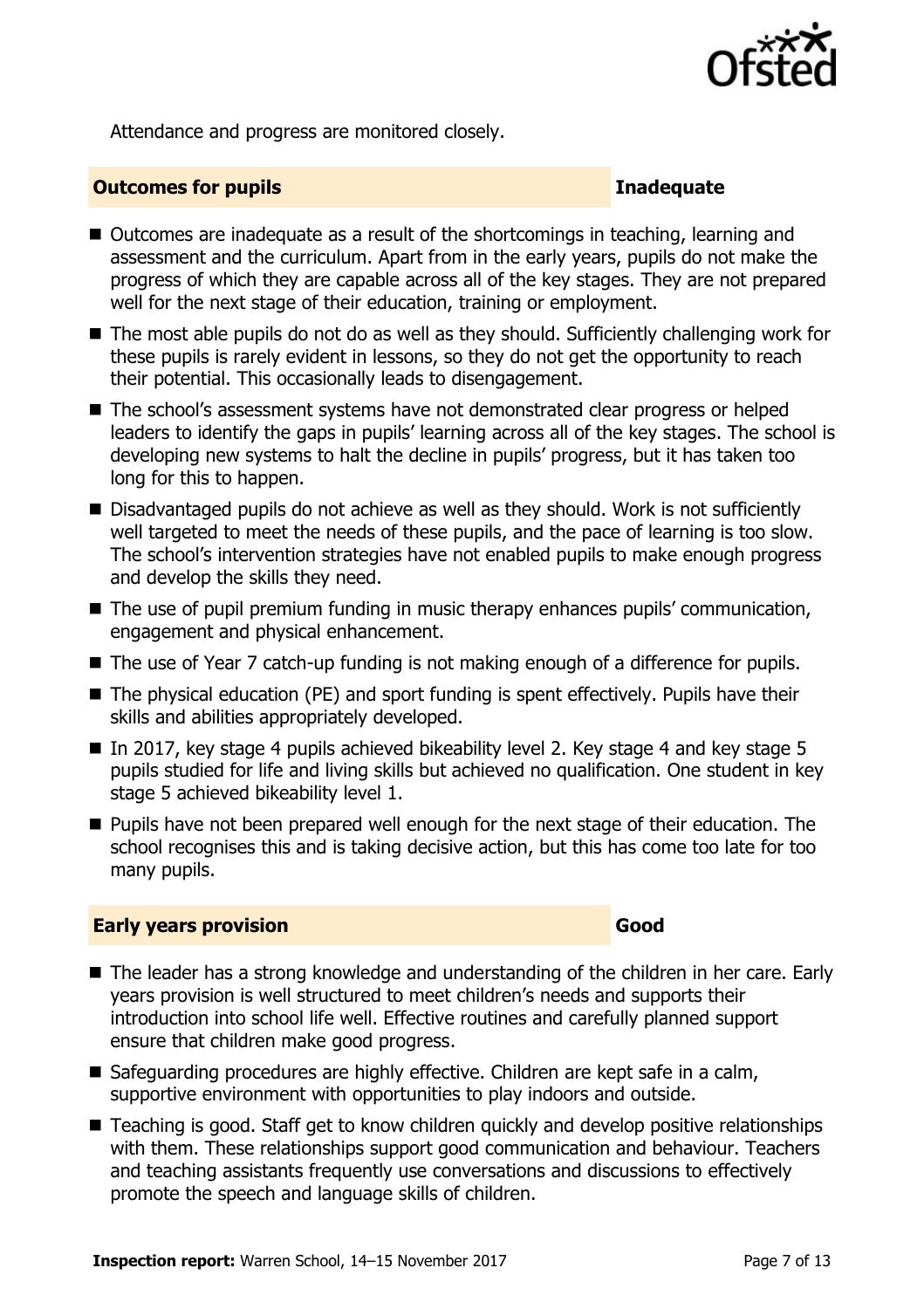

- Staff know and understand children's needs very well, providing high-quality care and support. Lessons are well planned and delivered. Children receive the personal and academic support they need to be happy, feel safe and do well.
- The curriculum is personalised and matched well to children's levels of understanding. Assessment of children's learning is thorough. Records build up a comprehensive picture of each child's progress in all areas of learning, and this is used effectively to plan their next steps in learning.
- Leaders use supplementary funds for disadvantaged pupils appropriately to ensure that additional support is directed to those who need it most.
- Children in the early years are making the progress they are capable of in developing their reading, writing and number skills. Activities provide challenge and appeal to children. Children are encouraged to take the next steps to develop their knowledge further. Most start Year 1 well prepared for the challenges ahead.
- $\blacksquare$  The communication and advice provided by the school helps parents to know how they can support activities and skills at home.
- The outdoor learning area is not maintained to a high standard. As a result, children cannot always apply their learning to their play outside.

#### **16 to 19 study programmes Inadequate**

- Leadership in the sixth form is not effective. The provision for students in the sixth form has not enabled them to make sufficient progress.
- Leaders do not monitor the quality of the provision in the sixth form with sufficient rigour to ensure a culture of aspiration.
- The range of subjects available is too limited.
- Teaching in the sixth form is inadequate. This is because not enough has been done to ensure that staff have the necessary skills to promote effective learning.
- Teachers' expectations are not high enough. The teaching of English and mathematics skills across subjects is too inconsistent.
- Not all students receive an appropriate level of access to impartial careers advice. Students are beginning to receive better information about the opportunities that they can access. However, this is too new a development and has not come about quickly enough for the learners currently in the sixth form.
- Leaders have only recently established a consistent system to collect, verify and analyse the progress made by students in different subjects. Consequently, leaders are unclear about which students are progressing well and who needs additional support to achieve as well as they should.
- Until September 2017, there was no appropriately designed curriculum to meet students' needs. Leaders are in the early stages of developing a more suitable programme of learning for the sixth form. For the present academic year, each student has been given end-of-year targets.
- Students studying life and living skills in 2016–17 did not have their learning accredited. Outcomes do not represent sufficient progress from students' individual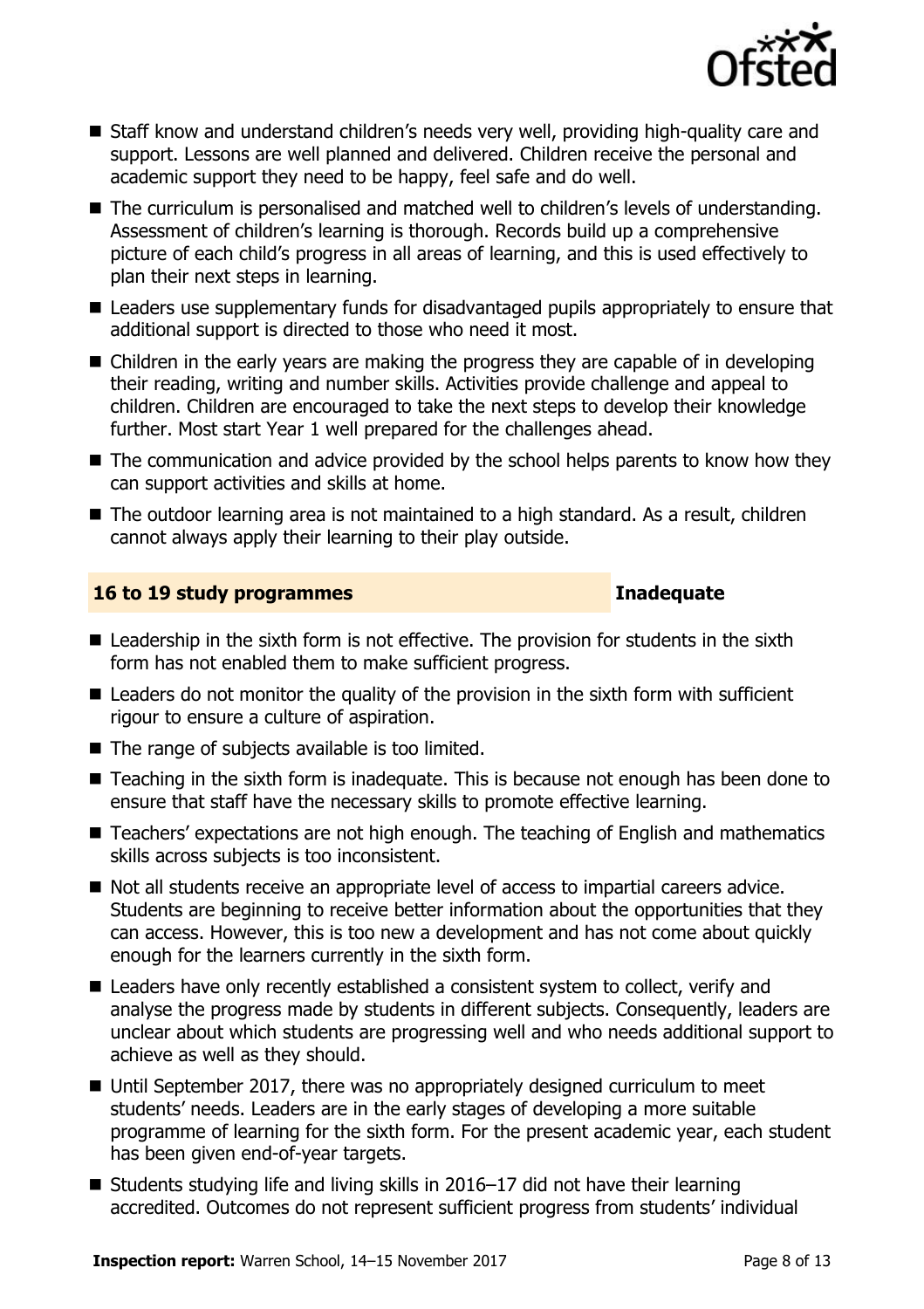

starting points. Leaders are planning for students to have their work accredited in 2017–18.

- All sixth-form students progressed to college-based learning programmes and employment or social care-funded provision at the end of Year 14 in the summer of 2017.
- Students behave well and are polite and respectful towards other people.
- The assistant headteacher with responsibility for the sixth form is recently appointed to the role. She has identified the further work required and is keen to tackle weaknesses quickly.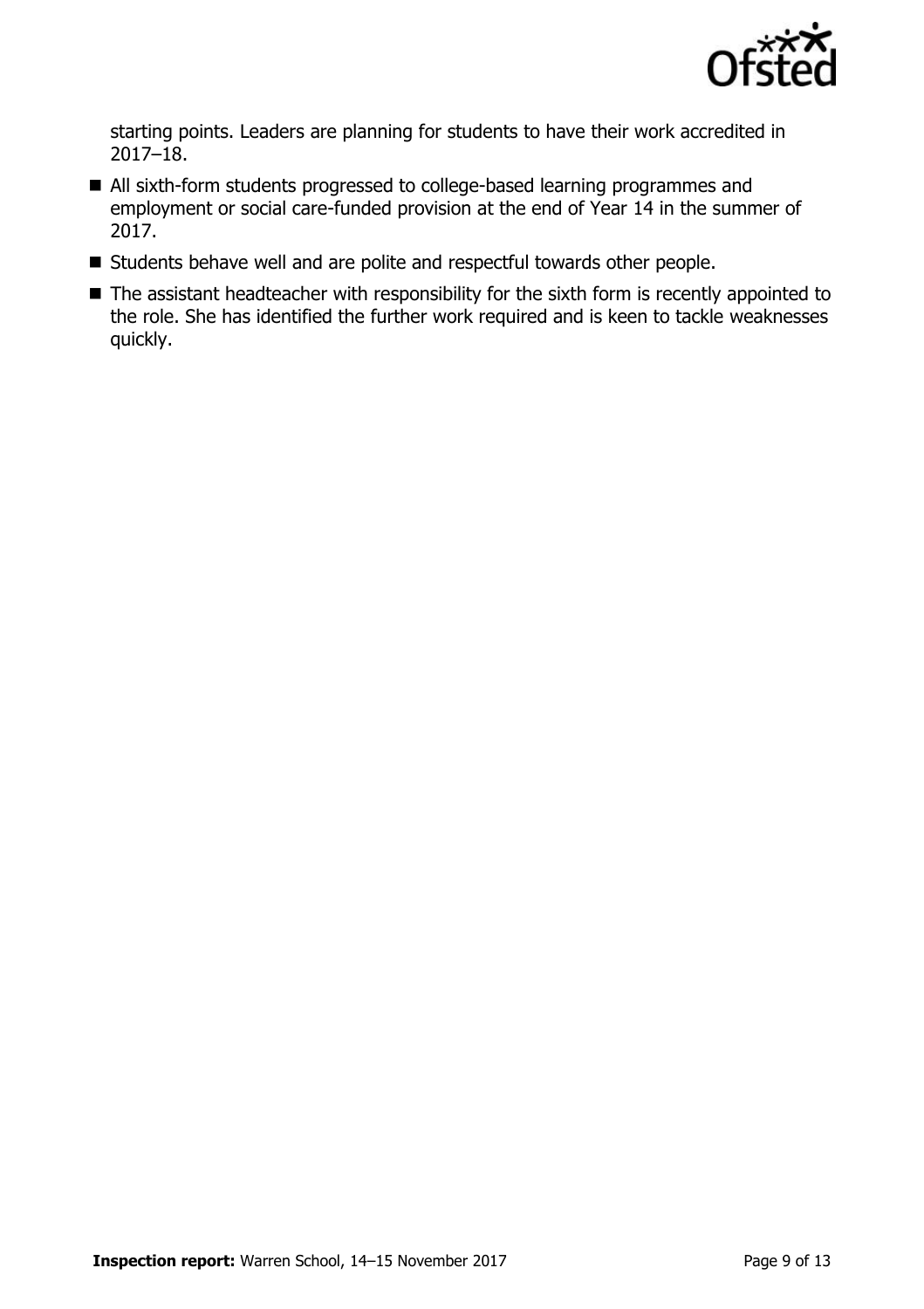

# **School details**

| Unique reference number | 124905         |
|-------------------------|----------------|
| Local authority         | <b>Suffolk</b> |
| Inspection number       | 10003736       |

This inspection was carried out under section 8 of the Education Act 2005. The inspection was also deemed a section 5 inspection under the same Act.

| Type of school                                           | Special                   |
|----------------------------------------------------------|---------------------------|
| School category                                          | Community special school  |
| Age range of pupils                                      | 3 to 19                   |
| Gender of pupils                                         | Mixed                     |
| Gender of pupils in 16 to 19 study<br>programmes         | Mixed                     |
| Number of pupils on the school roll                      | 120                       |
| Of which, number on roll in 16 to 19 study<br>programmes | 24                        |
| Appropriate authority                                    | Interim executive board   |
| Chair                                                    | Maureen Eade              |
| <b>Headteacher</b>                                       | Janet Bird                |
| Telephone number                                         | 01502 561893              |
| Website                                                  | www.warrenschool.co.uk    |
| <b>Email address</b>                                     | office@warrenschool.co.uk |
| Date of previous inspection                              | 25-26 September 2012      |

### **Information about this school**

- Warren School is a special school for pupils who have severe and complex learning difficulties. A few pupils have profound and multiple learning difficulties and moderate learning difficulties, often with attached social and emotional difficulties.
- Children join the Nursery class in the year that they turn four and the Reception class in the year that they turn five. The majority of learners stay with the school for their sixth-form education.
- $\blacksquare$  The school is currently funded for 114 places. Some of the pupils are full time and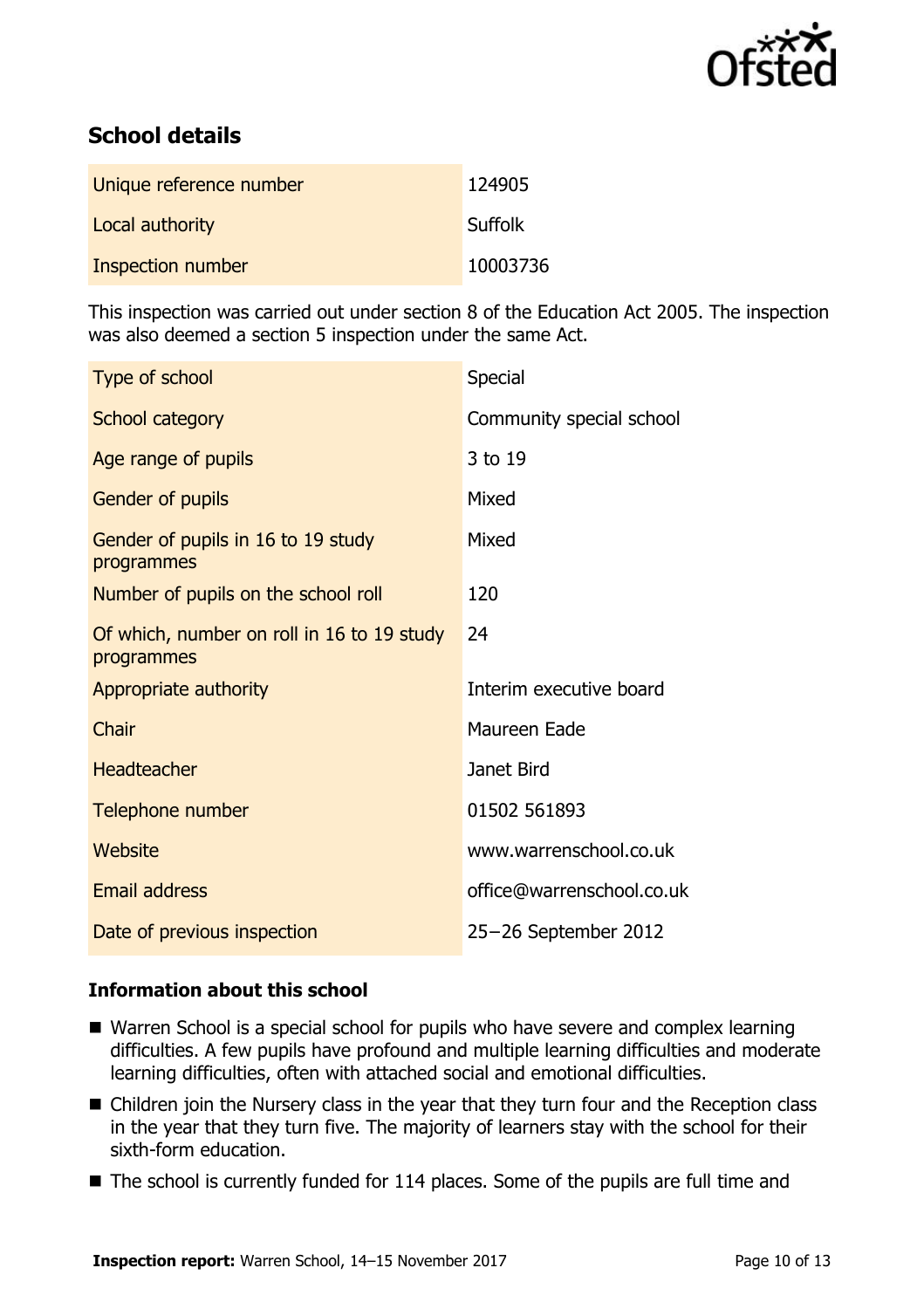

some are dual registered and spend time in their local mainstream school.

- All of the pupils have either an education, health and care plan or a statement of special educational needs.
- The large majority of pupils are from White British backgrounds and a high proportion are known to be eligible for the pupil premium funding.
- The school does not use any alternative provision.
- The local authority issued the school with a warning notice in May 2017 due to a serious breakdown in the way the school is managed or governed.
- $\blacksquare$  In July 2017, an interim executive board was put in place by the local authority. It continues to seek a suitable academy trust to sponsor the school.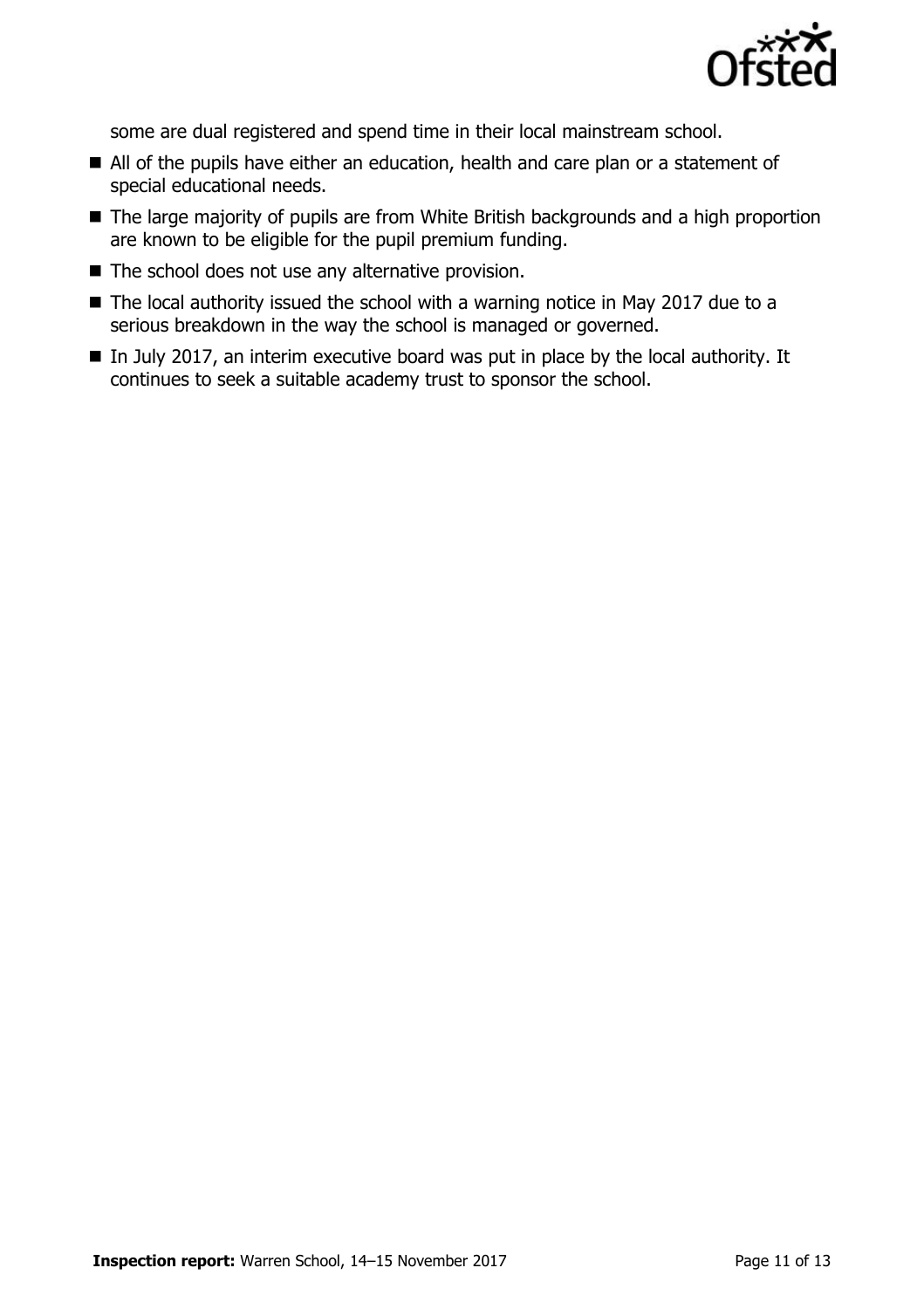

# **Information about this inspection**

- Inspectors visited most classrooms to observe teaching and pupils' learning.
- They observed and spoke to pupils during lessons and at play. Inspectors met formally with a group of pupils.
- Meetings were held with the chair of the interim executive board, the headteacher and members of the senior leadership team. Staff were spoken to informally.
- The lead inspector held a telephone conversation with a representative of the local authority.
- $\blacksquare$  Parents were spoken to at the start of the school day.
- The inspectors observed the school's work and looked at a range of documentation, including arrangements for safeguarding pupils. They took account of school information about pupils' outcomes and scrutinised other documentation.
- Inspectors took account of 14 responses to Ofsted's online questionnaire, Parent View. Inspectors considered 27 responses to the online staff questionnaire, 30 responses to the online pupil questionnaire, nine free text responses, one letter from a parent sent to inspectors during the inspection and one telephone response.

### **Inspection team**

| Stefanie Lipinski-Barltrop, lead inspector | Her Majesty's Inspector |
|--------------------------------------------|-------------------------|
| <b>Paul Copping</b>                        | <b>Ofsted Inspector</b> |